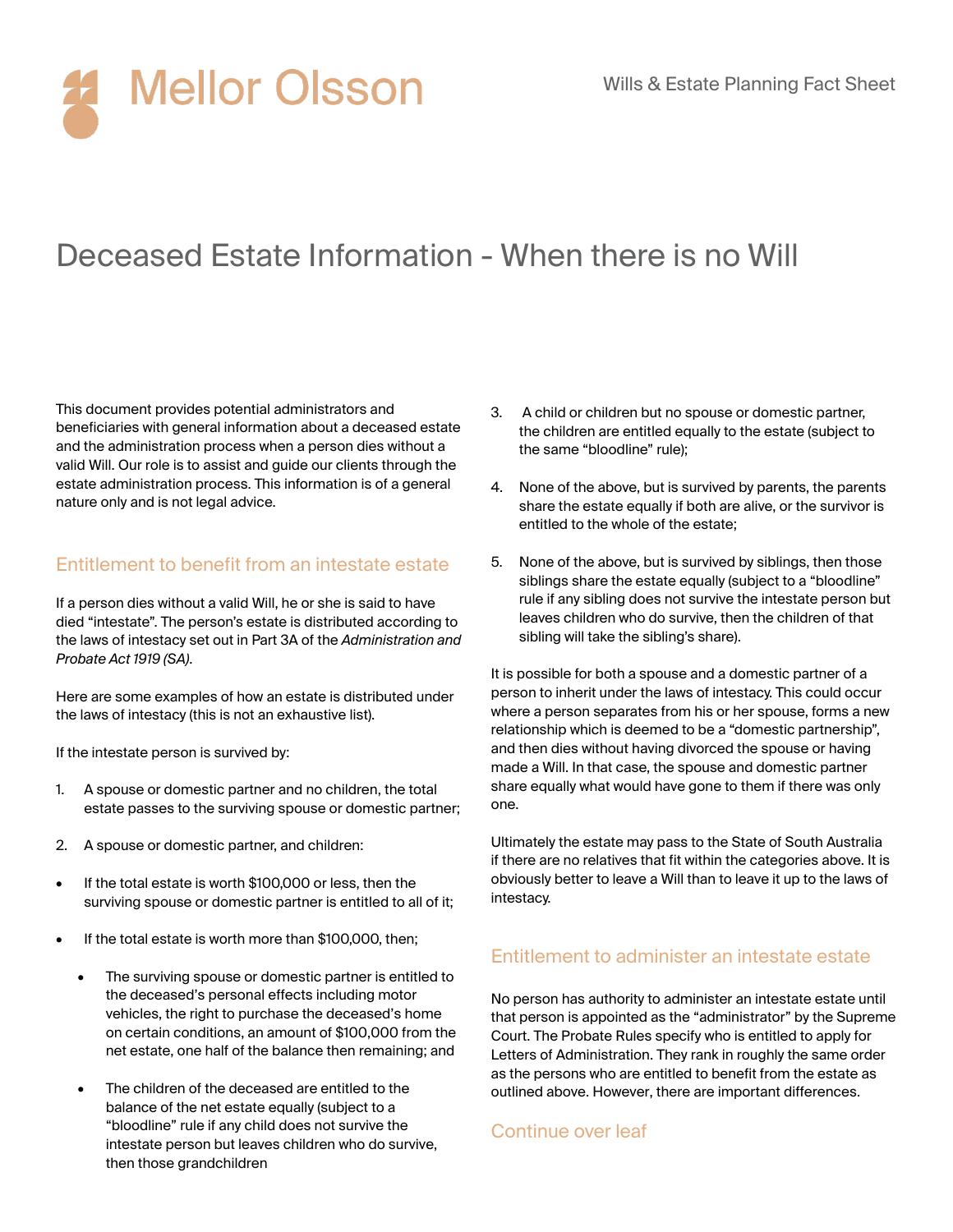Until a person is granted Letters of Administration by the Supreme Court, the estate of the intestate person vests in the Public Trustee of South Australia. However, the Public Trustee is unlikely to know that the person has died and will not take any steps to administer the estate unless a formal request is made.

### General summary of administrator's role

In summary, an administrator has four main functions:

- 1. Ensure that the deceased is buried or cremated often members of a deceased's family arrange this, regardless of whether they go on to be appointed as the administrator;
- 2. Determine the assets and liabilities of the deceased, and do what is necessary to take control of them;
- 3. Pay the deceased's debts and the expenses of administering the estate; and
- 4. Distribute the deceased's estate in accordance with the laws of intestacy.

### Different ownership structures

A person may own assets in several different ways. How an asset is owned will determine if it is administered under the laws of intestacy or under a different legal process. The following is some general information about some different ownership structures, and consequences when the owner or controller dies:

- 1. Assets in sole name | A person's estate consists of the assets owned by the person in his or her sole name at death, or those subsequently transferred to the estate as a matter of law. These assets are dealt with under the laws of intestacy.
- 2. Assets owned jointly | Assets owned by two more people jointly or as joint tenants do not form part of the estate of a deceased owner. The surviving owner is automatically entitled to the assets by right of survivorship. Jointly owned assets are not transferrable under the laws of intestacy as long as at least one other owner survives.
- 3. Assets owned as tenants in common | Ownership as tenants in common is different from joint ownership. This is where two or more people own an asset together, but they each own distinct shares in the asset. In this case the deceased's individual share does not pass automatically to the other owner/s, instead it forms part of his or her estate. Berfore a person dies they can direct that real estate is to be owned in this way. An interest in a business partnership is usually held this way.
- 4. Superannuation | A superannuation fund is a form of trust and is covered by specific legislation. When a superannuation fund member dies, the trustee of the fund often has discretion in choosing how to distribute the balance of the member's account. However, in most cases the trustee is restricted to transferring the balance either to a spouse, children or the person's estate. A member can usually make Binding Death Benefit Nomination before they die to force the trustee to distribute the balance to particular eligible recipients.
- 5. Discretionary trusts | Discretionary trusts, often known as family trusts, are commonly used to hold assets and operate businesses. The trustee (who can be a company) holds the assets and income of the trust on behalf of various potential beneficiaries. The trustee generally has an absolute discretion about who will receive the benefit of the assets and income of the trust, with no obligation to pay or distribute anything to any particular beneficiary. How the trust is controlled is set out in the trust's governing deed. Control can often be passed on by a deceased controller in their Will, if they leave one.
- 6. Companies | A company is a legal entity which has all the legal powers of a natural person. It is owned by its shareholders and managed by its directors, but is separate from them. The assets of a company do not form part of a director's or shareholder's estate. However, if the person owns shares in the company in their sole name, these shares form part of the estate. This applies to both shares in listed public companies and to shares in privately held companies.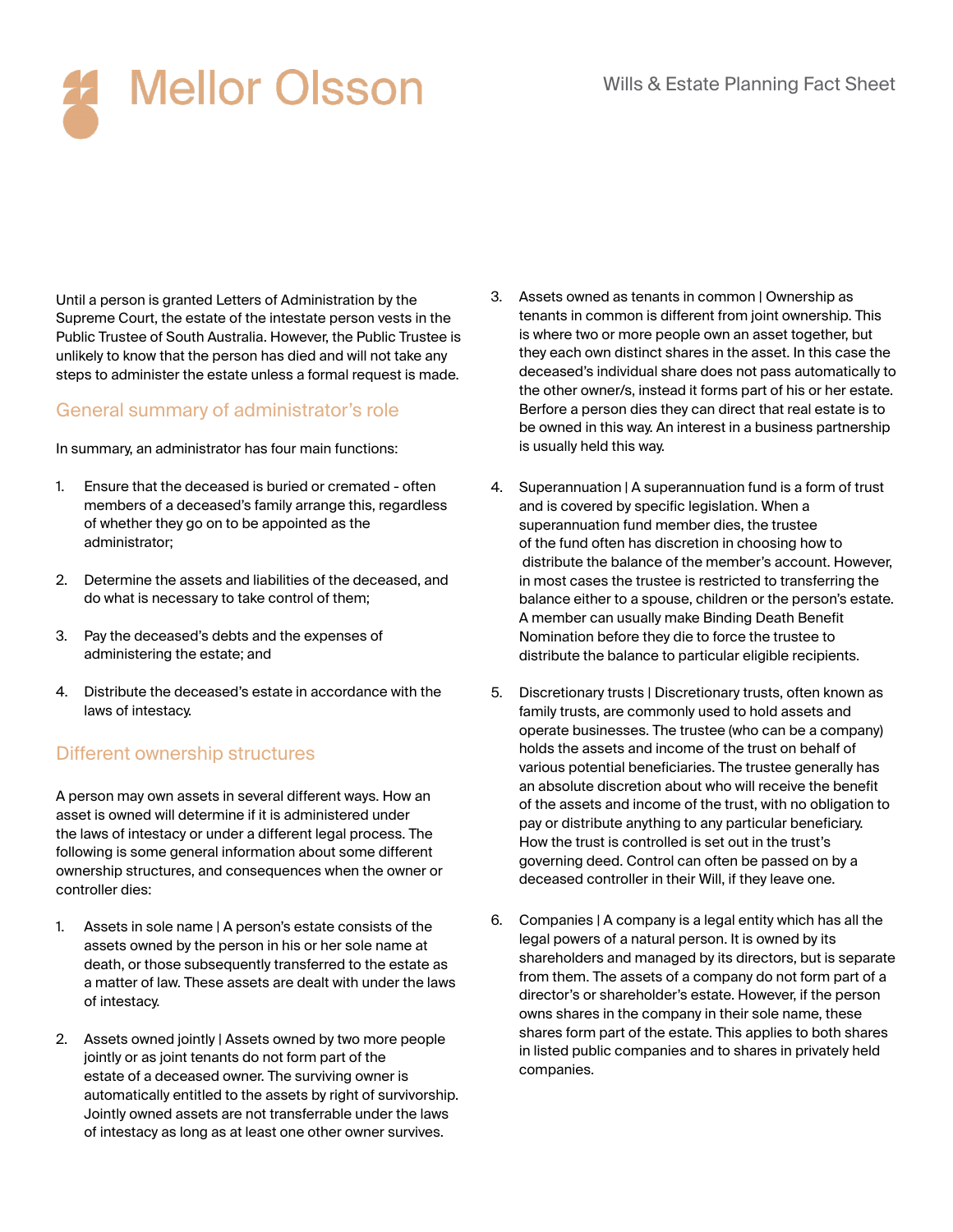

# Duties and obligations of administrators

Administrators have various duties and obligations, including:

- 1. Collect and "get in" the deceased's assets, and comply with any requirements to achieve this – for example, obtaining a grant of Letters of Administration;
- 2. Ensure no waste of assets for example making sure the estate's assets are adequately insured, and that rent on a rental property continues to be paid;
- 3. Identify and deal with any claims made against the estate from a creditor or a potential beneficiary;
- 4. Pay the deceased's debts at the date of death and the expenses of administering the estate such as funeral costs;
- 5. Notify relevant organisations of the deceased's death;
- 6. Administer the estate promptly;
- 7. Keep a proper account of the administration so they can justify their actions;
- 8. Distribute the estate assets in accordance with the laws of intestacy;
- 9. Account to the Public Trustee for the steps taken to administer the estate; and
- 10. If any beneficiary is under 18 or otherwise lacks legal capacity, to pay or transfer his/her share of the estate to the Public Trustee to hold on trust;

#### Rights and powers of administrators

Administrators also have various rights and powers given to them by law, including:

- 1. The right of indemnity and reimbursement from the estate assets in paying the deceased's debts, and the debts and expenses incurred in administering the estate. However, an administrator might have to pay debts and expenses they incur which exceed the estate's value, or which are not justifiable.
- 2. The right to seek a commission. This is a payment for the administrator's work. However, it is uncommon and difficult for an administrator to be paid a commission when administering a family member's estate as it requires an order from the Supreme Court, or the consent of all beneficiaries.
- 3. A limited power to sell assets as permitted by law.
- 4. The power to engage professionals such as lawyers and accountants to assist in administering the estate.

#### Letters of Administration

Letters of Administration is a legal process which involves the Supreme Court appointing a person as administrator of an intestate estate. It is dealt with in the Probate Registry and usually does not require anyone to attend Court or to give evidence in person.

Sometimes in a relatively small estate it is possible for the deceased person's "next of kin" to administer the estate informally. However, Letters of Administration is required whenever an organisation holding or controlling a deceased person's assets requires it. It is always required where a deceased person owned an interest in land in their sole name. A grant of Letters of Administration gives legal protection to these organisations so they can confidently release the assets to the administrator.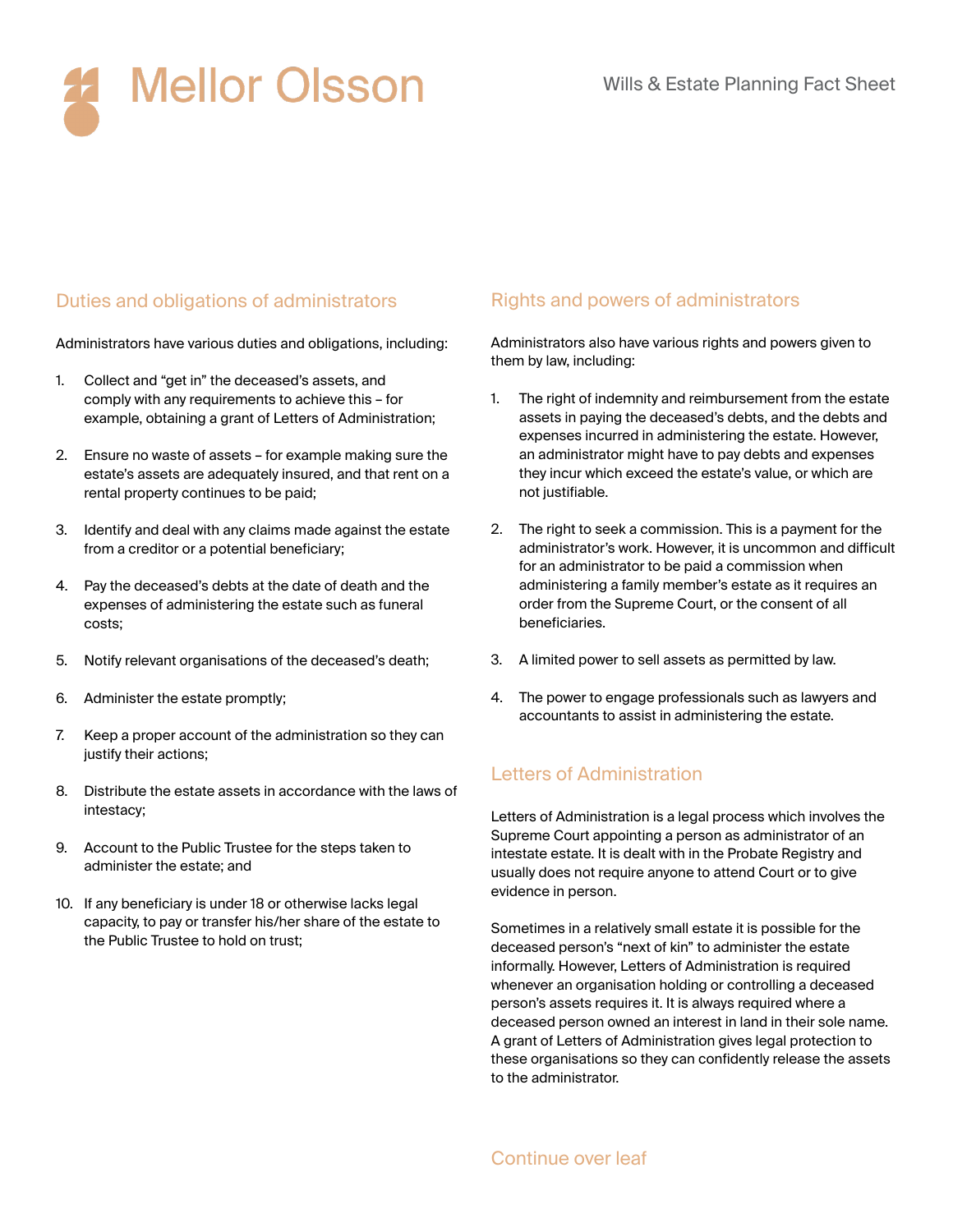**Mellor Olsson** 

Obtaining Letters of Administration can be a time consuming, complex and expensive legal process. The process is usually undertaken with the assistance of lawyers. It is common for the Court to require further information or evidence before it will grant Letters of Administration to the administrator. This can lead to delays in administering the estate. For example, a spouse who was not married to the deceased must first get an order from a Magistrate that they were the person's spouse at the date of death.

Letters of Administration is a similar legal process to Probate, which applies where there is a Will validly appointing an executor. The word Probate is often misinterpreted as referring to a tax or duty payable on a deceased person's estate. Probate duty and death duty were abolished decades ago. However, there is still a Court filing fee associated with applying for Probate and Letters of Administration, based on the gross value of the estate involved.

### Some practical things administrators can do

An intended administrator usually engages lawyers to assist with the administration of an estate due to the complexity of the process. However, there are various tasks that administrators can do themselves. Generally, they should not do these things until they have received legal advice about their rights and obligations. These tasks might include the following:

- 1. Engaging a funeral director organising the funeral and the burial or cremation of the deceased;
- 2. Gathering paperwork relating to assets and liabilities;
- 3. Locating any items or documents held in safe custody for the deceased;
- 4. Securing the deceased's property and assets;
- 5. Making sure the deceased's insurable assets remain adequately insured - this is extremely important as the administrator may be held liable by the beneficiaries if uninsured assets are damaged, lost or stolen;
- 6. Redirecting the deceased's mail to the administrator we recommend it for at least a year;
- 7. Notifying organisations such as telephone providers, internet providers, electricity, gas suppliers, Department of Veterans Affairs, Centrelink, Medicare, private health insurers, RAA, SA Ambulance Service and the Australian Electoral Commission that the deceased has died;
- 8. Notifying the beneficiaries of the inheritance they stand to receive when it can be determined - often an administrator instructs their lawyers to do this on their behalf; and
- 9. Depositing any money received on behalf of the estate into the lawyers' trust account - sometimes an administrator holds money in an estate account they manage themselves.

## Taxation Matters

The deceased's income tax obligations need to be finalised as part of the estate administration. The administrator must make sure that any tax returns are filed for previous years, for the period of time between the previous 30 June and the date of death and (depending on the amount of income generated before the estate is finalised) for the administration of the estate. There may also be tax obligations to deal with in relation to companies, trusts and superannuation funds.